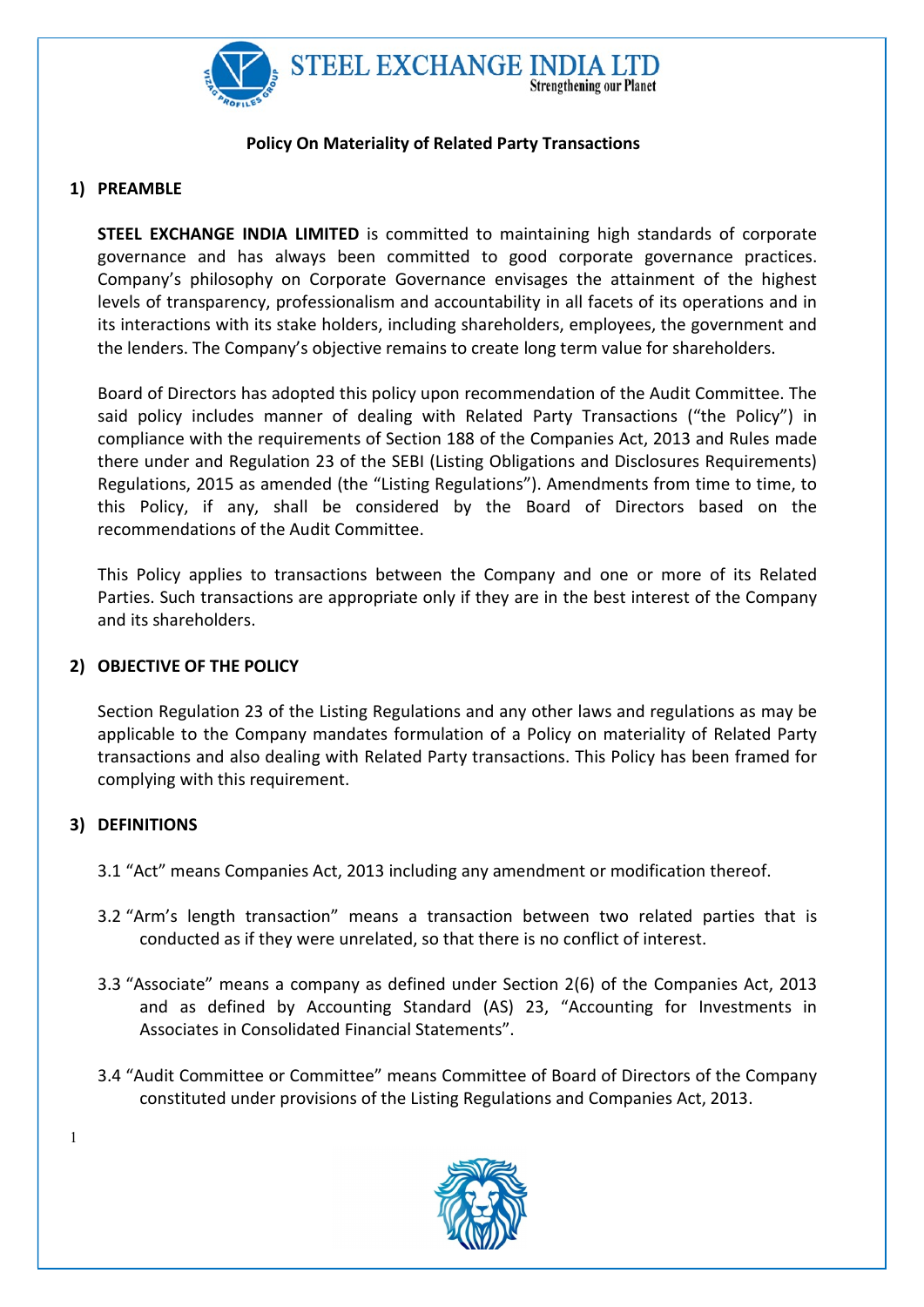

- 3.5 "Body Corporate" means an entity as defined in Section 2(11) of the Companies Act, 2013.
- 3.6 "Board" means Board of Directors of the Company
- 3.7 "Company" means Steel Exchange India Limited
- 3.8 'Control' shall include the right to appoint majority of the directors or to control the Management or policy decisions, exercisable by a person or persons acting individually or in concert, directly or indirectly, including by virtue of their shareholding or Management rights or shareholders agreements or voting agreements or in any other manner.
- 3.9 "Key Managerial Personnel" means key managerial personnel as defined under the Companies Act, 2013 and includes:
	- i. Managing Director, or Chief Executive Officer or manager and in their absence, a Whole-time director;
	- ii. Company Secretary; and
	- iii. Chief Financial Officer
- 3.10 "Material Related Party Transaction" means a transaction with a related party if the transaction / transactions to be entered into individually or taken together with previous transactions during a financial year, exceeds ten percent of the annual consolidated turnover of the company as per the last audited financial statements of the company.
- 3.11 'Office or place of profit' means any office or place –

Where such office or place is held by a director, if the director holding it receives from the company anything by the way of remuneration over and above the remuneration to which he is entitled as director, by way of salary, fee, commission, any rent free accommodation or otherwise;

Where such office or place is held by an individual other than a director or by any firm, private company or other body corporate, if the individual, firm, private company or body corporate holding it receives from the company anything by the way of remuneration, salary, fee, commission, perquisites, any rent-free accommodation or otherwise.

- 3.12 "Policy" means Related Party Transaction Policy.
- 3.13 "Related Party" means an individual, entity, firm, body corporate or person as defined in Section 2(76) of the Act and Regulation 2 (1) (zb) of SEBI (LODR) Regulations, 2015 as reproduced below:

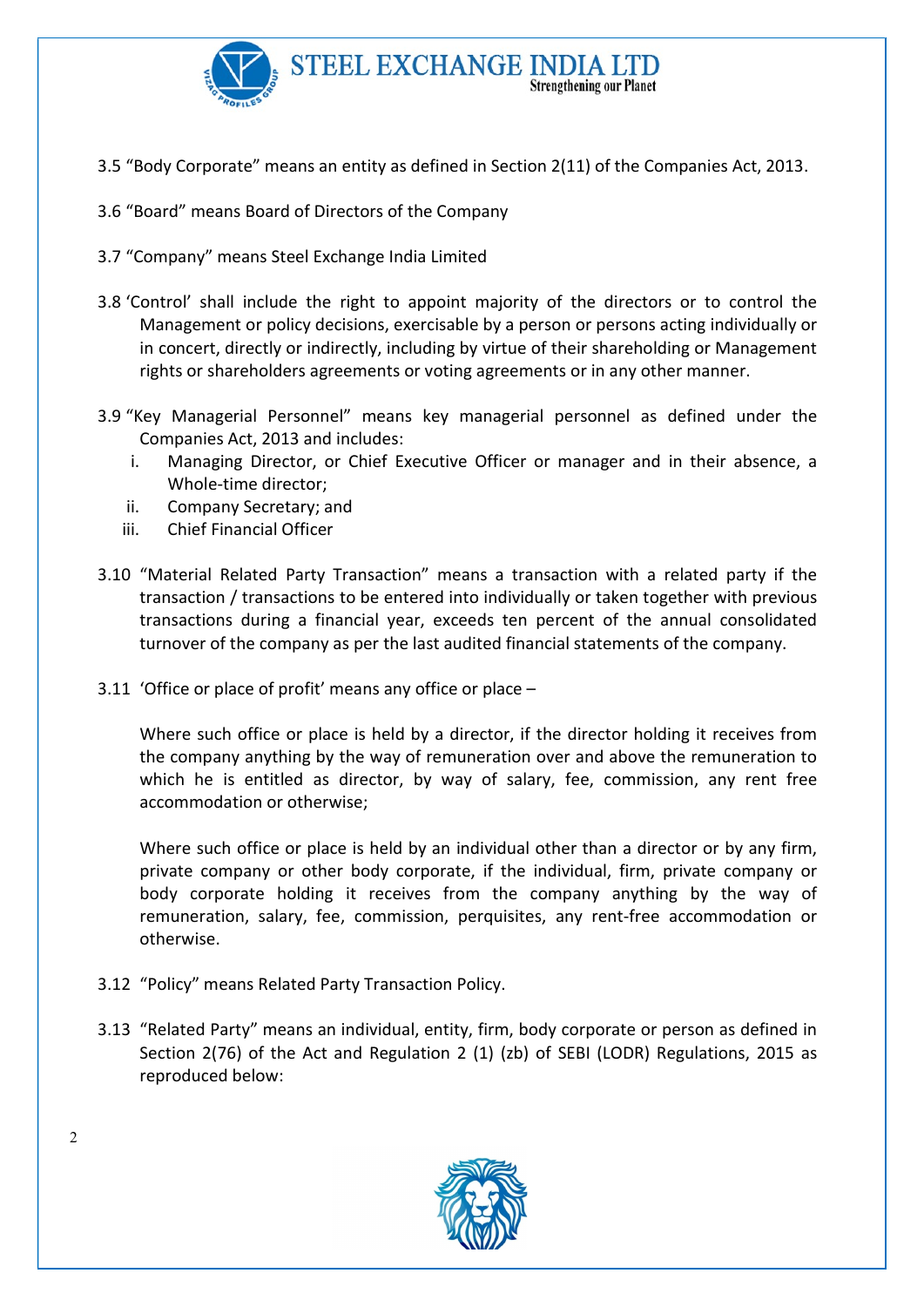

As per Section 2 (76) of the Act, "Related Party", with reference to a company, means—

- i. A director or his relative;
- ii. Key managerial personnel or his relative;
- iii. A firm, in which a director, manager or his relative is a partner;
- iv. A private company in which a director or manager or his relative is a member or director;
- v. A public company in which a director or manager is a director and holds along with his relatives, more than two per cent of its paid-up share capital;
- vi. Any Body Corporate whose Board of Directors, managing director or manager is accustomed to Act in accordance with the advice, directions or instructions of a director or manager.
- vii. Any person on whose advice, directions or instructions a director or manager is accustomed to Act: Provided that nothing in sub-clauses (vi) and (vii) shall apply to the advice,

directions or instructions given in a professional capacity;

- viii. Any Body Corporate which is
	- a) a holding, subsidiary or an associate company of such company; or
	- b) a subsidiary of a holding company to which it is also a subsidiary;
	- c) an investing company or the venturer of the company;" For the purpose of this clause, "the investing company or the venturer of a company" means a body corporate whose investment in the company would result in the company becoming an associate company of the body corporate
	- ix. a director other than independent director or key managerial personnel of the holding company or his relative with reference to a Company as per Rule 3 of Companies (Specification of Definitions details) Rules, 2014.

As per Regulation 2(1) (zb) of Listing Regulations, an entity shall be considered as related to the Company if:

- i. Such entity is related party under Section 2 (76) of the Companies Act 2013; or
- ii. Such entity is related party under applicable accounting standards. Provided that any person or entity belonging to the promoter or promoter group of the listed entity and holding 20% or more of shareholding in the listed entity shall be deemed to be a related party.
- 3.14 "Related Party Transactions or RPT" shall mean such transactions as specified under Section 188 of the Act or rules made there under and Regulation 2(1)(zc) and 23 of Listing Regulations (including any amendment or modification thereof, as may be applicable) as given below;

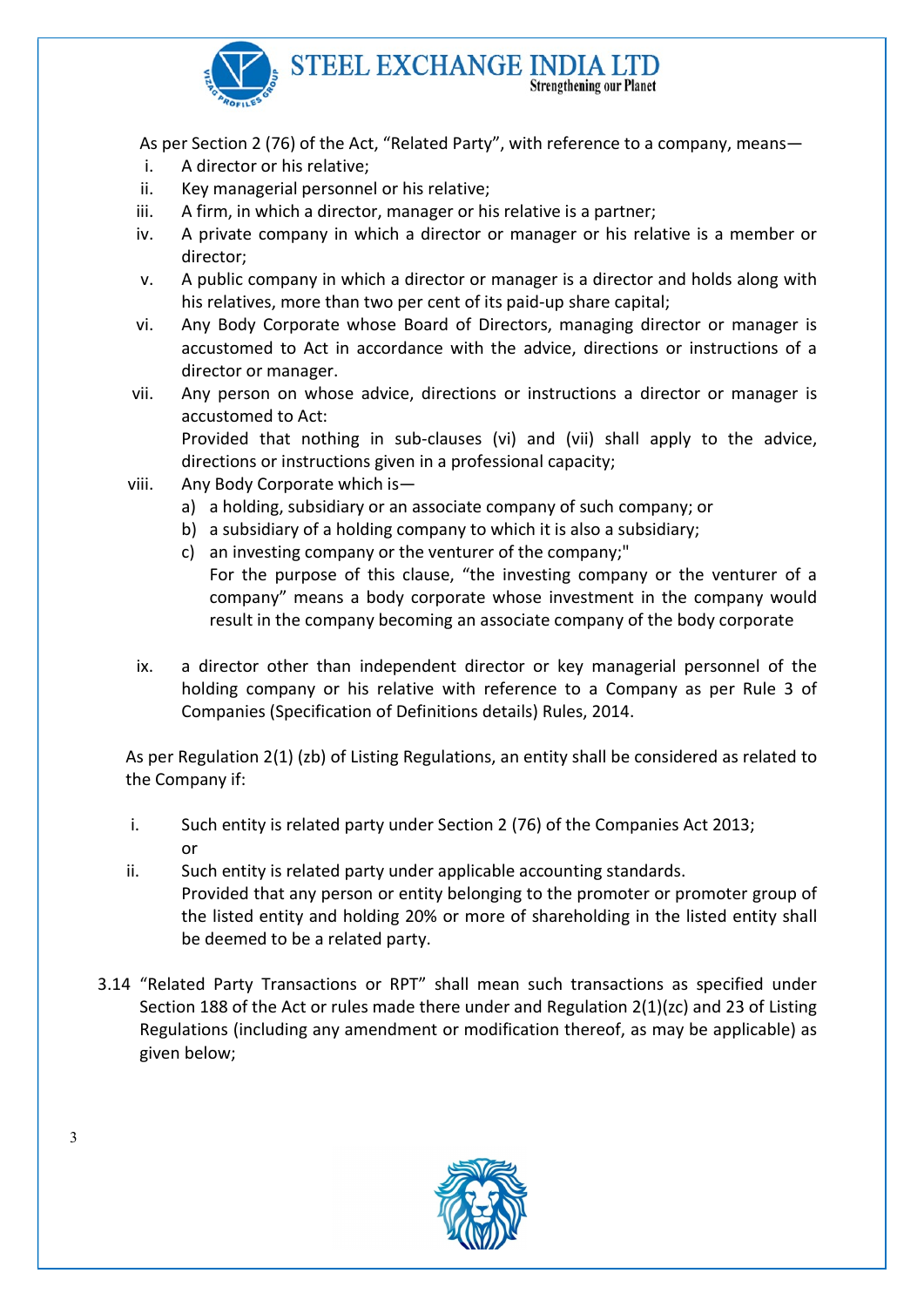

Transactions specified under Section188 of the Act;

- a) Sale, purchase or supply of any goods or materials;
- b) Selling or otherwise disposing of, or buying, property of any kind;
- c) Leasing of property of any kind;
- d) Availing or rendering of any services;
- e) Appointment of any agent for purchase or sale of goods, materials, services or Property;
- f) Such related party's appointment to any office or place of profit in the company, its subsidiary company or associate company; and Related party transactions.
- g) Underwriting the subscription of any securities or derivatives thereof, of the Company

As per Regulation 2(1) (zc) Listing Regulations;

A Related Party Transaction means a transfer of resources, services or obligations between a listed entity and a related party, regardless of whether a price is charged and a "transaction" with a related party shall be construed to include a single transaction or a group of transactions in a contract

- 3.15 "Relative" with reference to a Director or KMP means persons as defined in Section 2(77) of the Act and rules prescribed there under
- 3.16 "Subsidiary" means a company as defined in Section 2(87) of the Companies Act, 2013.
- 3.17 Any other term not defined herein shall have the same meaning as defined in the Companies Act, 2013, the SEBI (LODR) Regulations, 2015, Securities Contract Regulation Act or any other applicable law or regulation including any amendment or modification thereof.

## 4) POLICY

All Related Party Transactions must be reported to the Audit Committee and referred for approval by the Committee in accordance with this Policy.

### 4.1 Identification of Potential Related Party Transactions

Each director and Key Managerial Personnel are responsible for providing notice to the Board or Audit Committee of any potential Related Party Transaction involving him or her or his or her Relative, including any additional information about the transaction that the Board/Audit Committee may reasonably request. Board/Audit Committee will determine whether the transaction does, in fact, constitute a Related Party Transaction requiring compliance with this policy. The Company strongly prefers to receive such notice of any potential Related Party Transaction well in advance so that the Audit

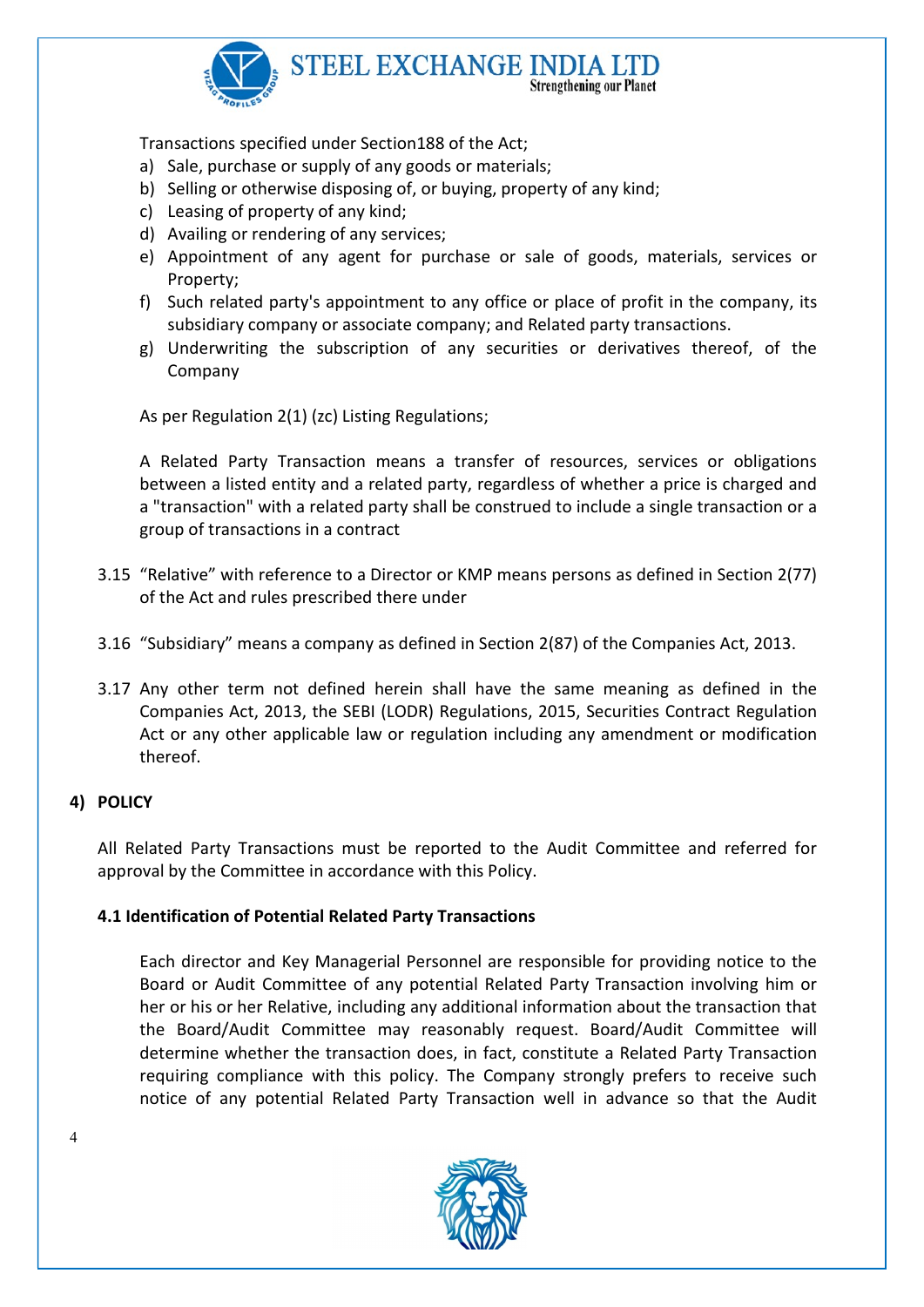

Committee/Board has adequate time to obtain and review information about the proposed transaction.

## 4.2 Process for Monitoring Related Parties

The Directors and KMPs are mandated to promptly communicate to the Secretarial team any changes in the initial disclosure submitted by them. The Secretarial team shall update the Reference List on the basis of intimations received from the Directors/ KMPs or changes in corporate or investment structure as informed from time to time.

### 4.3 Review and Approval of Related Party Transactions

#### 4.3.1 Audit Committee

Every Related party Transaction shall be subject to the prior approval of the Audit Committee whether at a meeting or by a circular resolution. However, the Audit Committee may grant Omnibus Approval for Related Party Transaction proposed to be entered into with the Company which are repetitive in nature and are in the ordinary course of business and on at arm's length basis.

To review a related party transaction, the Committee shall be provided with necessary information to the extent relevant. Transactions entered into between a holding company and its wholly owned subsidiary whose accounts are consolidated with such holding company and placed before the shareholders at the general meeting for approval shall not require prior approval of the Audit Committee.

Any member of the Committee who has a potential interest in any related party transaction shall abstain from discussion and voting on the approval of the related party transaction.

#### Omnibus approval by Audit Committee

The Audit Committee shall, after obtaining approval of the Board of Directors, specify the criteria for making the omnibus approval which shall include the following, namely: -

- a. maximum value of the transactions, in aggregate, which can be allowed under the omnibus route in a year;
- b. the maximum value per transaction which can be allowed;
- c. extent and manner of disclosures to be made to the Audit Committee at the time of seeking omnibus approval;
- d. review, at such intervals as the Audit Committee may deem fit, related party transaction entered into by the company pursuant to each of the omnibus approval made;

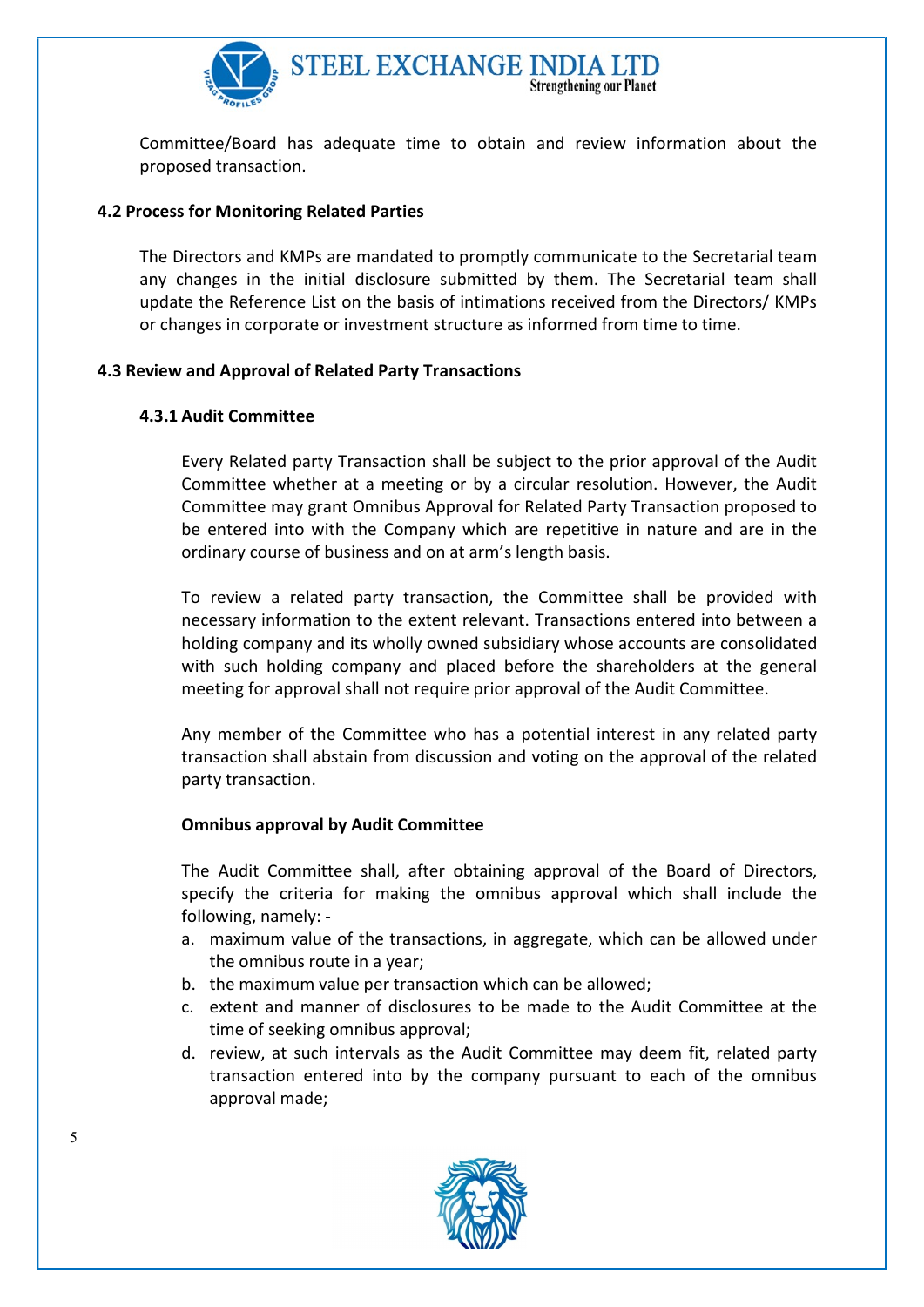

e. transactions which cannot be subject to the omnibus approval by the Audit Committee.

The Audit Committee shall satisfy itself the need for such omnibus approval and that such approval is in the interest of the Company and such transactions shall be repetitive in nature and Audit committee shall consider the justification for the need of omnibus approval.

Such omnibus approval shall specify:

- (i) The name/s of the related party, nature of transaction, period of transaction, maximum amount of transaction that can be entered into.
- (ii) The indicative base price / current contracted price and the formula for variation in the price if any and
- (iii) Such other conditions as the Audit Committee may deem fit;

Such transactions will be deemed to be pre-approved and may not require any further approval of the Audit Committee for each specific transaction unless the price, value or material terms of the contract or arrangement have been varied / amended. Any proposed variations amendments to these factors shall require a prior approval of the Committee.

Provided that where the need for Related Party Transaction cannot be foreseen and aforesaid details are not available, Audit Committee may grant omnibus approval for such transactions subject to their value not exceeding Rs.1 Crore per transaction. The details of such transaction shall be reported at the next meeting of the Audit Committee for ratification.

Audit Committee shall review, at least on a quarterly basis, the details of RPTs entered into by the company pursuant to each of the omnibus approval given. Such omnibus approvals shall be valid for a period not exceeding one year and shall require fresh approvals after the expiry of one year.

#### 4.3.2 Board

The Board shall approve such Related Party Transactions as are required to be approved under Companies Act, 2013 and/or Listing Regulations and/or transactions referred to it by the Audit Committee. Where any director is interested in any Related Party Transaction, such director will abstain from discussion and voting on the subject matter of the resolution relating to such Transaction.

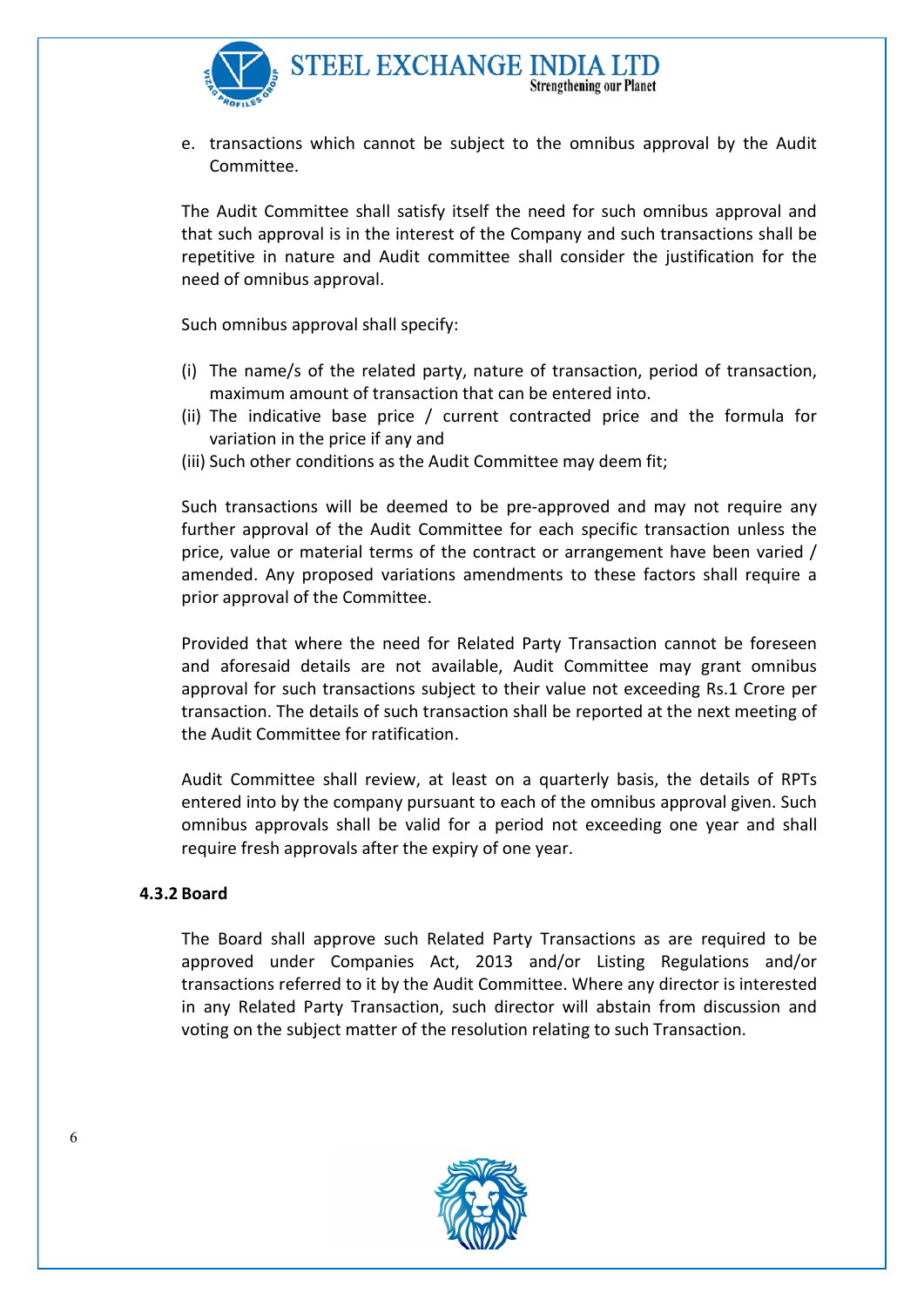

# 4.3.3 Shareholders

All Material Related Party Transactions shall require approval of the shareholders through special resolution and the Related Parties shall abstain from voting on such resolution. All transactions, other than the Material Related Party Transaction, with the related parties which are not in the Ordinary Course of Business and at Arms' Length Basis shall also require the approval of the shareholders through special resolution and the Related Parties shall abstain from voting on such resolution.

# 5) RELATED PARTY TRANSACTIONS NOT APPROVED UNDER THIS POLICY

In the event the Company becomes aware of a Transaction with a Related Party that has not been approved under this Policy prior to its consummation, the matter shall be reviewed by the Committee. The Committee shall consider all of the relevant facts and circumstances regarding the Related Party Transaction, and shall evaluate all options available to the Company, including ratification, revision or termination of the Related Party Transaction. The Committee shall also examine the facts and circumstances pertaining to the failure of reporting such Related Party Transaction to the Committee under this Policy, and shall take any such action it deems appropriate. In case, where the Committee determines not to ratify a Related Party Transaction that has been commenced without approval, the Committee, as appropriate, may direct additional actions including but not limited to immediate discontinuation or rescission of the transaction. In connection with any review of a Related Party Transaction, the Committee has authority to modify or waive any procedural requirements of this Policy.

## 6) AMENDMENTS TO THE POLICY

Any Subsequent amendment/modification in the Companies Act, 2013 and/or Listing Regulations and/or other applicable laws in this regard shall automatically apply to this policy.

# 7) DISCLOSURE(S)

Details of all material transactions with related parties shall be disclosed quarterly along with the compliance report on Corporate Governance. The Company shall disclose the Policy on dealing with Related Party Transactions on its website and a web link thereto shall be provided in the Annual Report.